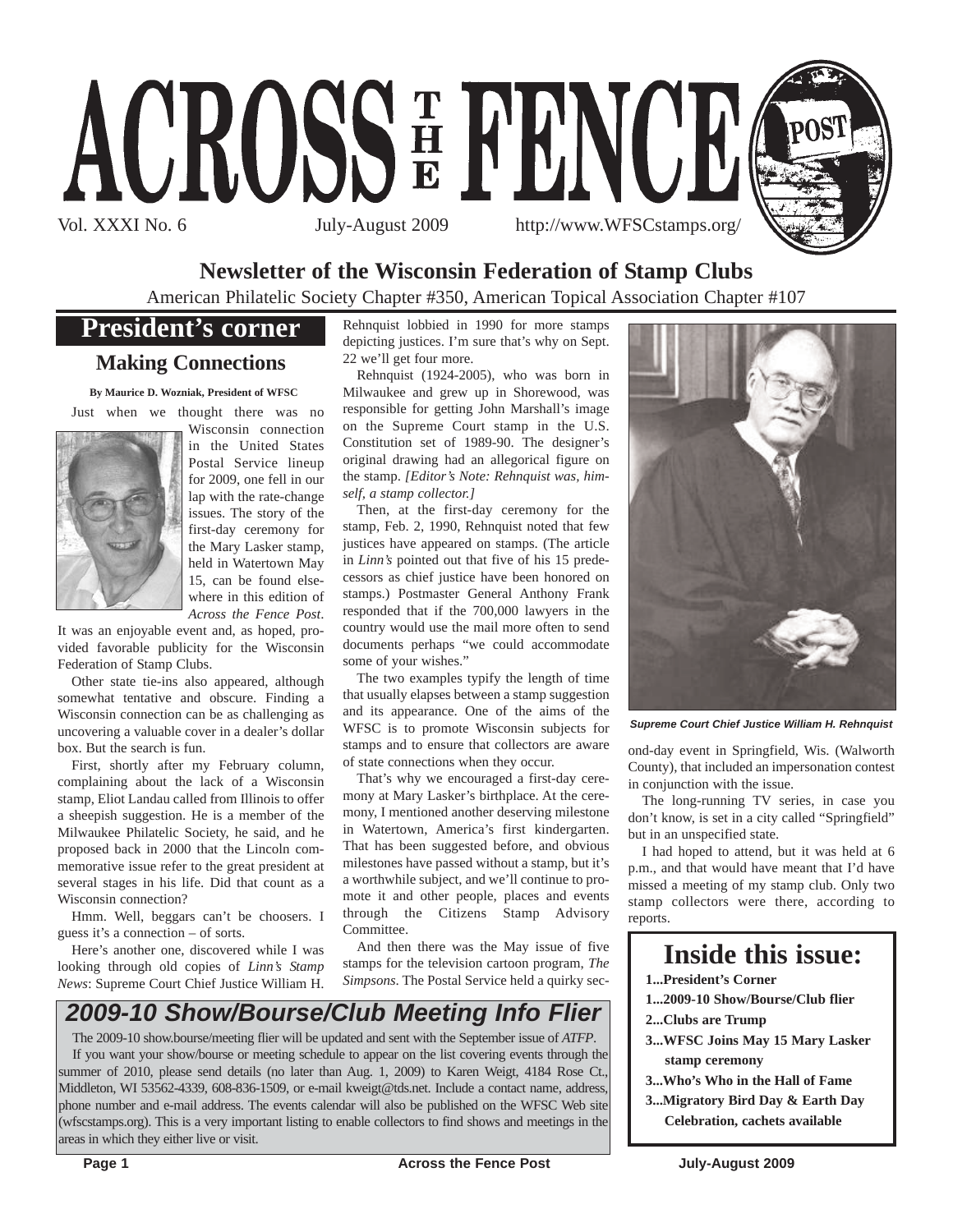#### **Clubs are Trump**

**By Maurice D. Wozniak, President of WFSC**

In a recent issue of the *Milwaukee Philatelist*, newsletter of the **Milwaukee Philatelic Society**, member Gene Wolosiewicz recounted the fascinating story of the Czeslaw Slania Study Group.

Encouraging club members to write their philatelic biography, however brief, can result in interesting nuggets for your newsletters, as several clubs have discovered.

Wolosiewicz said he got interested in the work of Slania when he examined an exhibit of the prolific Swedish engraver's stamps at Milcopex one year. The exhibitor had a magnifying glass hanging from each of several frames so viewers could get a close-up look at the stamps.

"I couldn't believe what I was seeing," Wolosiewicz wrote. "Then I realized, 'This is it. I'm hooked on Czeslaw Slania.'"

On a club-sponsored bus trip to Chicagopex, another MPS member suggested that a Slania club might be popular, so they planned an organizational meeting at Milcopex and placed a notice in *Linn's Stamp News*.

"To our surprise, 20 people attended," Wolosiewicz recalled. "March 3, 1985, was the birth of the internationally recognized Czeslaw Slania Study Group."

Wolosiewicz was editor of the group's quarterly newsletter for 14 years.

(In his report, Wolosiewicz added an aside: "I must make a comment regarding editors of newsletters. It is the most unappreciated and thankless job of any organization. I wish every member would be forced to be editor of at least

one issue of their club's newsletter. Criticism would be diminished considerably.")

Wolosiewicz said his greatest joy as a philatelist was being able to dine with Slania several times "and have conversations I never imagined."

Slania's death in 2005 rocked the group, but members sent little-known information from various sources and kept the organization going through 2008, Wolosiewicz said. Then dwindling newsletter articles and failing health of the leaders forced the group to disband.

"I have been given the privilege of entering the world of great artists, the most level headed, knowledgeable, intelligent and dedicated individuals. Thanks," Wolosiewicz concluded.

#### **\*\*\***

#### **Program ideas**

A program at the **Waukesha County Philatelic Society** on first-day, show and event Covers engendered so much participation that covers filled three tables and the club was only able to get through half the categories. The club also planned a program on postal history markings on covers and asked members to bring covers to the meeting.

Advertising covers was the subject for a show-and-tell at an ATA Chapter #5 meeting.

#### **\*\*\***

#### **What others are doing**

Buffeted by storms at its February club show in recent years, the **Central Wisconsin Stamp Club** in Stevens Point and Wisconsin Rapids will sponsor a second 2009 club show Nov. 7 in Plover. The theme will be the bicentennial of the birth of Edgar Allan Poe.

Things you might not know if you didn't read your newsletter – in this case the *Open Album* of the **NML Stamp Club**, Milwaukee: Among 19 notable people who served in United States post offices before they became famous are 10 who can be found on U.S. stamps. They include Jane Addams, Walt Disney, Charles R. Drew, William Faulkner, Sidney Lanier, Abraham Lincoln, Knute Rockne, Harry Truman, Noah Webster and Richard Wright.

Jim Stearns, bulletin editor for the **Northwoods Philatelic Society**, Iron Mountain, Mich., included good advice looking ahead to a club auction: "Bring some lots, a little spending money and a philatelic friend."

#### **\*\*\***

*Information for "Clubs Are Trump" is gathered from club newsletters. Please send newsletters to Maurice D. Wozniak, 1010 Berlin St., Waupaca WI 54981.*

#### *Across the Fence Post* **Ad Rates (revised 1/06)**

| <b>Type Size</b>                                   | Commercial | Club    |
|----------------------------------------------------|------------|---------|
|                                                    | Rate       | Rate    |
| A Full page $(7\frac{1}{4}x(9\frac{1}{2}y))$       | \$42.00    | \$33.75 |
| B Half page $(7\frac{1}{4} \times 4\frac{3}{4})$   | \$26.25    | \$21.00 |
| C Large $\frac{1}{4}$ page $(4 \frac{3}{4} x 6'')$ | \$20.50    | \$16.50 |
| D Medium $\frac{1}{4}$ page                        | \$14.75    | \$11.75 |
| $(4\frac{3}{4}$ " x 3 $\frac{3}{4}$ ")             |            |         |
| E $1/8$ page $(2\frac{1}{4}$ " x $3\frac{3}{4}$ ") | \$7.50     | \$6.00  |
| F Econo Ad $(2\frac{1}{4}$ " x $2\frac{3}{4}$ ")   | \$3.75     | \$3.00  |
| G Reduced Business Card                            | \$2.75     | \$2.25  |
| $(2 \frac{1}{4}$ " x 1 $\frac{1}{4}$ ")            |            |         |
| H Back page $(7\frac{1}{4}$ " x 9 $\frac{1}{2}$ ") | \$57.75    | N/A     |
|                                                    |            |         |

*Please make checks payable to :W.F.S.C.*

### **Wisconsin Federation of Stamp Clubs officers** Across the Fence Post is the official publication of

#### PRESIDENT

Maurice D. Wozniak 1010 Berlin St. Waupaca, WI 54981 715-258-2025 mwoz@live.com

#### VICE PRESIDENT Jim Stollenwerk

1020 Hazelwood Court West Bend WI, 53095 Home: 262-306-0829 Cell: 262-305-1483 JSASTOLLEN@charter.net

**SECRETARY** Vacant

#### TREASURER Charles H. Green

5199 Bittersweet Lane Oshkosh WI 54901-9753 (920) 426-1066 bgreen9001@yahoo

#### VP YOUTH DIVISION MaryAnn Bowman P.O. Box 1451

Waukesha, WI 53187

#### NE REGION VP

Al Marcus (maram@tds.net) Green Bay Phil. Soc.

Northwoods Phil. Soc. (Iron Mountain) Outagamie Phil. Soc. Wisc. Postal Hist. Soc.

#### EAST CENT. REGION VP Vern Witt

Fond du Lac Stamp Club Kettle Moraine Coin & Stamp Club Manitowoc Phil. Soc. Oshkosh Phil. Soc. Sheboygan Stamp Club

#### SW REGION VP

Valerie Cook Badger Stamp Club Baraboo Stamp Club Janesville Stamp Club Monroe Stamp & Postcard Club Rockford Stamp Club

#### SOUTH CENTRAL REGION VP Art Gaffney stehlee@aol.com

Waukesha County Phil. Soc.

#### SE REGION VP Art Schmitz

pescador@milwpc.com Am. Top. Assn. (Chap. 5) Belle City Stamp Club Kenosha Stamp & Cover Club North Shore Phil. Soc. (Milw.) Northwestern Mutual Stamp Club Polish American Stamp Club Wauwatosa Phil. Soc.

#### Art Petri

American Air Mail Soc. (Billy Mitchell Chapter)

Germany Phil. Soc. (Chap. 18)

Italian American Stamp Club Milwaukee Phil Soc.

#### CENTRAL REGION VP Mike Lenard

mjlenard@aol.com Central Wisc. Stamp Club

Chippewa Valley Stamp Club Northwoods Stamp & Coin Club (Rhinelander)

Wisconsin Valley Phil. Soc.

the Wisconsin Federation of Stamp Clubs, Inc., a 501c3 non-profit organization. WFSC also is a life member of the APS (since 1953). For more information about WFSC, please contact the Central Office.

AFTP is published monthly September through April, and every other month May through August (10 issues per year). News of Wisconsin collectors, club news and gratis original philatelic features are welcomed. The editor accepts submissions in any format, but prefers email if possible. Editor reserves the right to make editorial changes to submitted copy.

Material appearing in AFTP not carrying an individual copyright notice may be reproduced only by not-for-profit organizations, provided the author(s) and AFTP receive credit or attribution. All materials carrying an individual copyright notice are the sole property of the author(s).

Unless explicitly stated by an officer in conjunction with official WFSC business, opinions expressed by the editor or individual authors are not necessarily endorsed by the WFSC.

Submission deadlines for editorial and avertising materials are for the 1st of the month preceding month of publication (i.e. Jan. 1 for Feb. issue).

All show calendar information, along with all other editorial matter and listings, should be sent to: Wayne L. Youngblood, Editor ATFP, P.O. Box 111, Scandinavia WI 54977-0111. (youngblood@tds.net) phone: 715-467-4416.

Advertising material and payment should be sent to Dave Carney, Advertising Manager, AFTP, P.O. Box 55, Kimberly, WI 54136-0055. (dcarneyl@new.rr.com) phone: 920-687-9077. For a complete list of advertising rates and policies (display, classified and listings), request a copy from the advertising manager.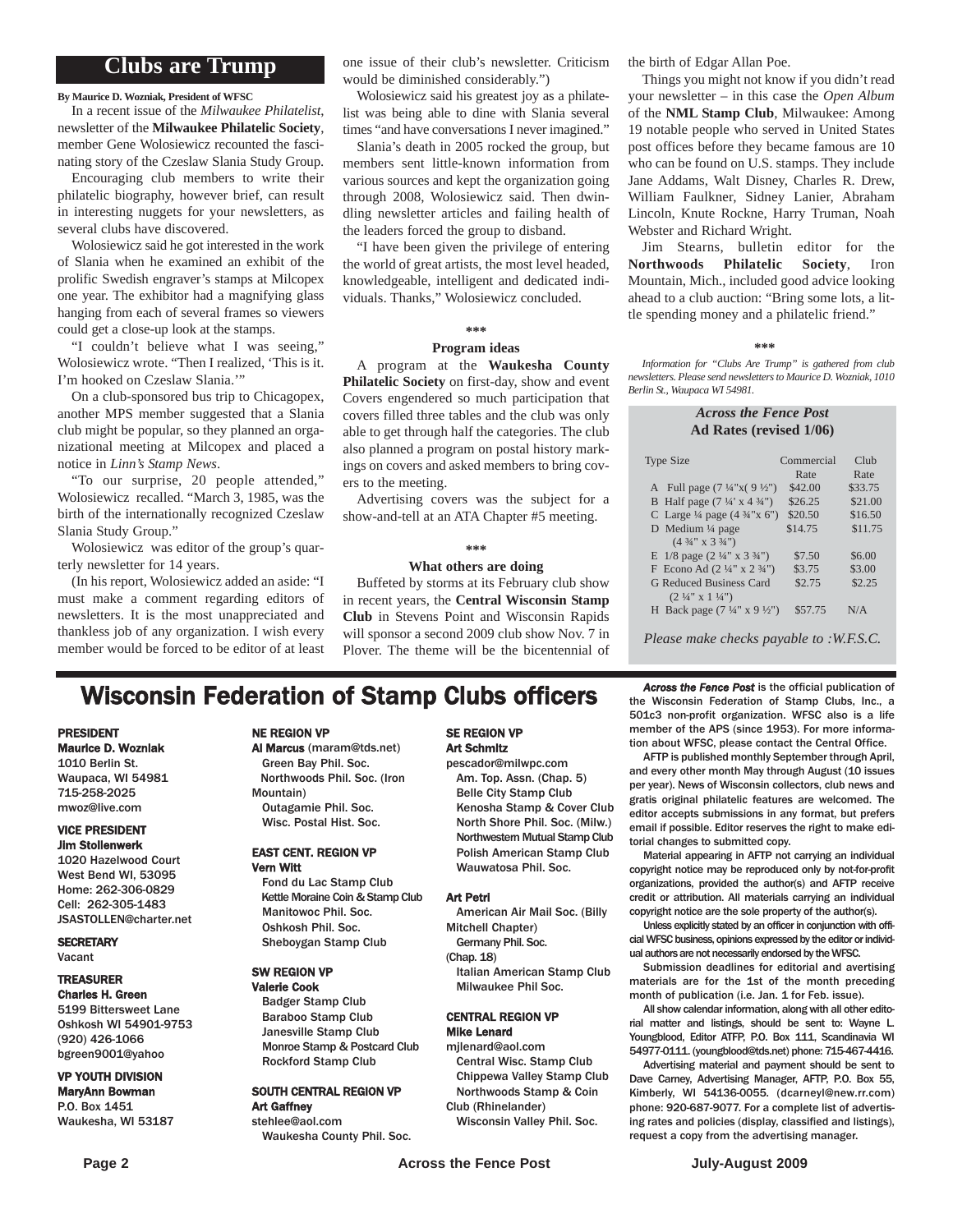# *WFSC Joins May 15 Mary Lasker Stamp Ceremony*

**Maurice D. Wozniak, WFSC President** About 200 people gathered on the front lawn of a 19th-century mansion in Watertown, Wis., May 15, for a ceremony in memory of a woman who was born there and went on to revolutionize health care research and treatment in America.

Mary Woodard Lasker is featured on a 78c stamp in her honor, part of the Distinguished Americans definitive stamp series of the United States Postal Service. The Wisconsin Federation of Stamp Clubs designed a cacheted cover and a pictorial cancel for the firstday-of-sale event. (A few copies of the cover are still available at \$3 and a No. 10 SASE by mail.)

Bob Mather contributed four standard exhibit frames and his exhibit based on the previously published WFSC book, *Wisconsin on Stamps*, and Karen Weigt also offered her exhibit, "Greetings From Wisconsin."

Maurice Wozniak, president of WFSC, spoke briefly during the ceremony. He pointed out that when Lasker was born in 1900, only 17 men (and no women) had been honored with their likeness on a U.S. stamp. Today, hundreds of men and women have been fea-

tured on stamps, including one other former Watertown resident, statesman Carl Schurz, in 1983.

He impressed upon the audience how rare it is to have stamps in honor of two people from one small Wisconsin city.

The Federation had pressed for a first-day ceremony in Watertown shortly after the stamp was announced in February as part of the 2009 U.S. stamp program. Wozniak contacted people in Watertown and pointed out that the city's downtown flower-planting project, scheduled for the day following the national stamp release, tied in well with Lasker's significant contributions to urban beautification in New York City and Washington, D.C.

The Watertown Chamber of Commerce and USPS officials provided most of the planning, and the current owners of the former Woodard Mansion graciously allowed the use of the home's porch and lawn for the ceremony.

"Today we are gathered here to celebrate the life of a woman who sought no personal attention, who sought to be remembered mainly for her good works," local historian William Jannke III said.

In 1942, she and her husband,



Albert Lasker, formed the Albert and Mary Lasker Foundation.

Her efforts in persuading the country's political leaders to adopt dramatic increases in public funding for biomedical research made her one of the most influential laywomen in the field in the 20th century, Jannke said.

David Martin, USPS Lakeland District manager, said, "It was once said that Mary had it all: intelligence, vision, generosity, charm and kindness. I might add that she also had courage and passion and energy and the heart and will to apply her gifts and talents to reduce suffering from disease for people all over the world." Jannke pointed out that the

home had been built by Lasker's

grandfather. He said that Lasker's mother, who had helped establish Watertown's library in 1903, played a major role in developing young Mary's lifetime drive to benefit society.

"It was from her mother that she grew to appreciate growing things," Jannke said. The philosophy led Lasker into assisting Lady Bird Johnson in various beautification projects across America, including planting hundreds of thousands of trees and flowers, many of which Lasker personally donated, he added.

Wisconsin State Sen. Scott Fitzgerald (R-Juneau) read from a citation approved by the legislature commending Lasker and the release of the stamp.

### **Migratory Bird Day and Earth Day Celebrations, Cachets available by mail**

The Milwaukee Philatelic Society and Milwaukee County Zoo have worked together since 2005, putting together an annual show supporting migratory birds. This year the two worked together on a special Earth Day event, held May 16-17.

Two cachets were created for this year's event, one picturing the homing pigeon, the other a polar bear.

Homing pigeons, found in many locations, have been important for carrying messages during wars.

Polar bears are endangered at least in part because their primary food source, seals, are not found in sufficient quantities in their habitats.

Cachets are available for \$2 each, \$3.50 per set of two, and may be ordered from Carol Schutta, 10250 W. Sharon Lane #5,

Milwaukee WI 53225-4647.



addressed envelope.

#### **WHO'S WHO IN THE HALL OF FAME**

The Wisconsin Philatelic Hall of Fame was established to recognize prominent Wisconsin philatelists for contributions to the hobby in the state of Wisconsin and beyond.

This series of short columns will familiarize *Across the Fence Post* readers with some of the individuals who have been inducted into the Hall of Fame since 1976, as well as some of the interesting details about them.

Which individual most closely matches the following statements? The correct answer appears elsewhere in this issue of *ATFP*:

This month's HOF member has Pre-eminent national authority on Wisconsin precancels and Belgium precancels. He edited and prepared several precancel catalogs and checklists. His *Printed Dated Precancel Catalog* was published in 2001 by the Precancel Stamp Society. Since 2006, has served as editor of the newsletter for the Illini Precancel Stamp Club.

- **(a)** Mike Lenard
- **(b)** Tom Sanford
- **(c)** Paul T. Schroeder
- **(d)** Dan Undersander

**Page 3** Across the Fence Post July-August 2009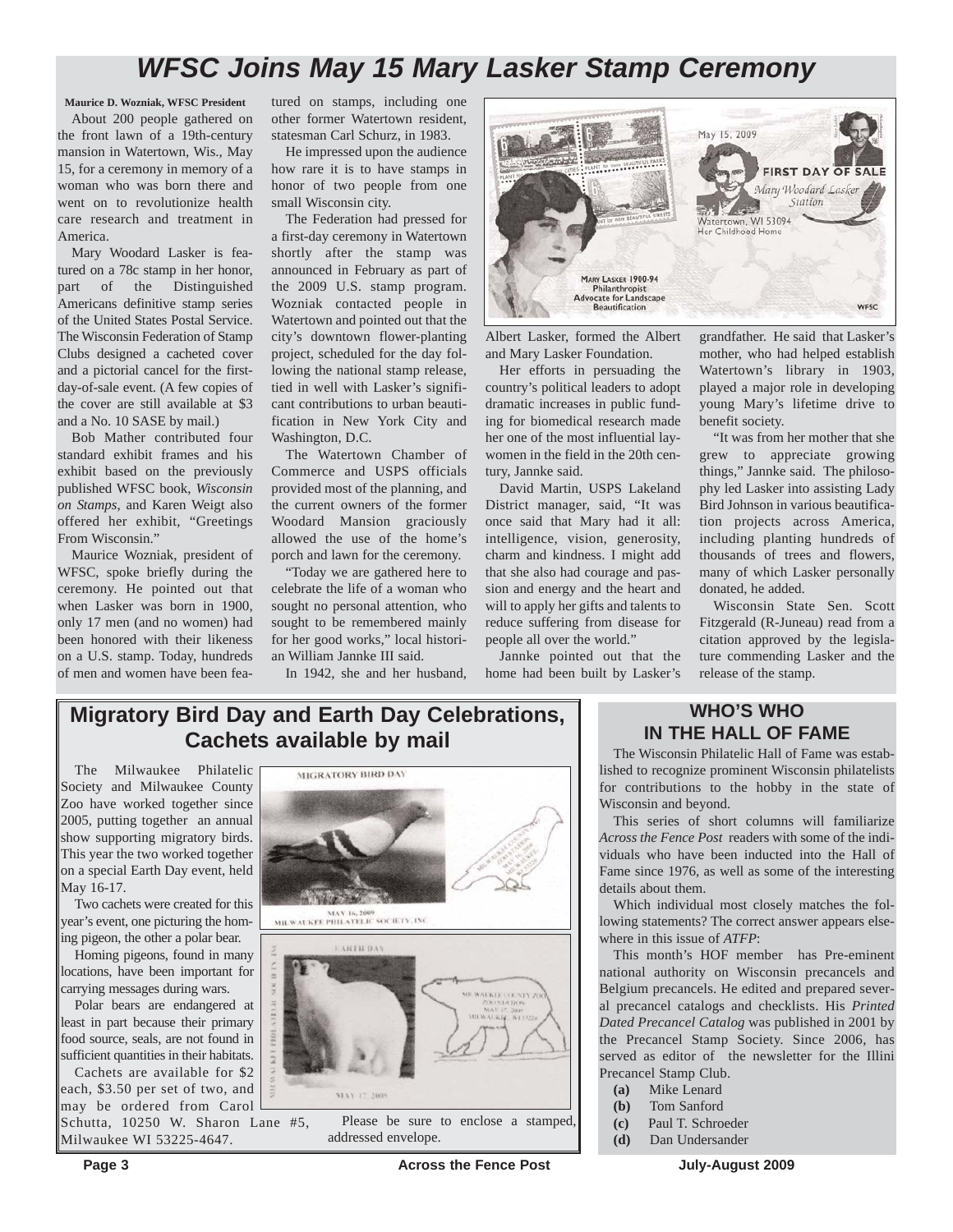# Eastern Auctions Ltd.

Canada's most trusted auction house

In addition to our award winning Public Auction catalogues, we offer interested collectors several other stamp buying opportunities on a regular basis.

We would like to introduce you to our Eastern Mail Sales-a listing of several thousand accurately described lots. These lots cover the whole range of philatelic collecting interests, from single stamps to complete collections with everything in between.

Our mail sales are published about seven times a year Take the time to

peruse one and we are confident you will find many desirable items wor-

thy of your collection.

Please contact us for your complimentary copy of our next sale.

Eastern Auctions Ltd., Box 250, Bathurst NB E2A 3Z2

**Attention Stamp Club Presidents:** 

Would your club benefit from additional membership?

Would your club be able to offer more engaging programmes if your Treasurer's Report was further in the Black?

Eastern Auctions is starting a new incentive program to help Local Stamp Clubs increase membership as well as improve their balance sheets.

Please contact Bill Burden@easternauctions.com for further information.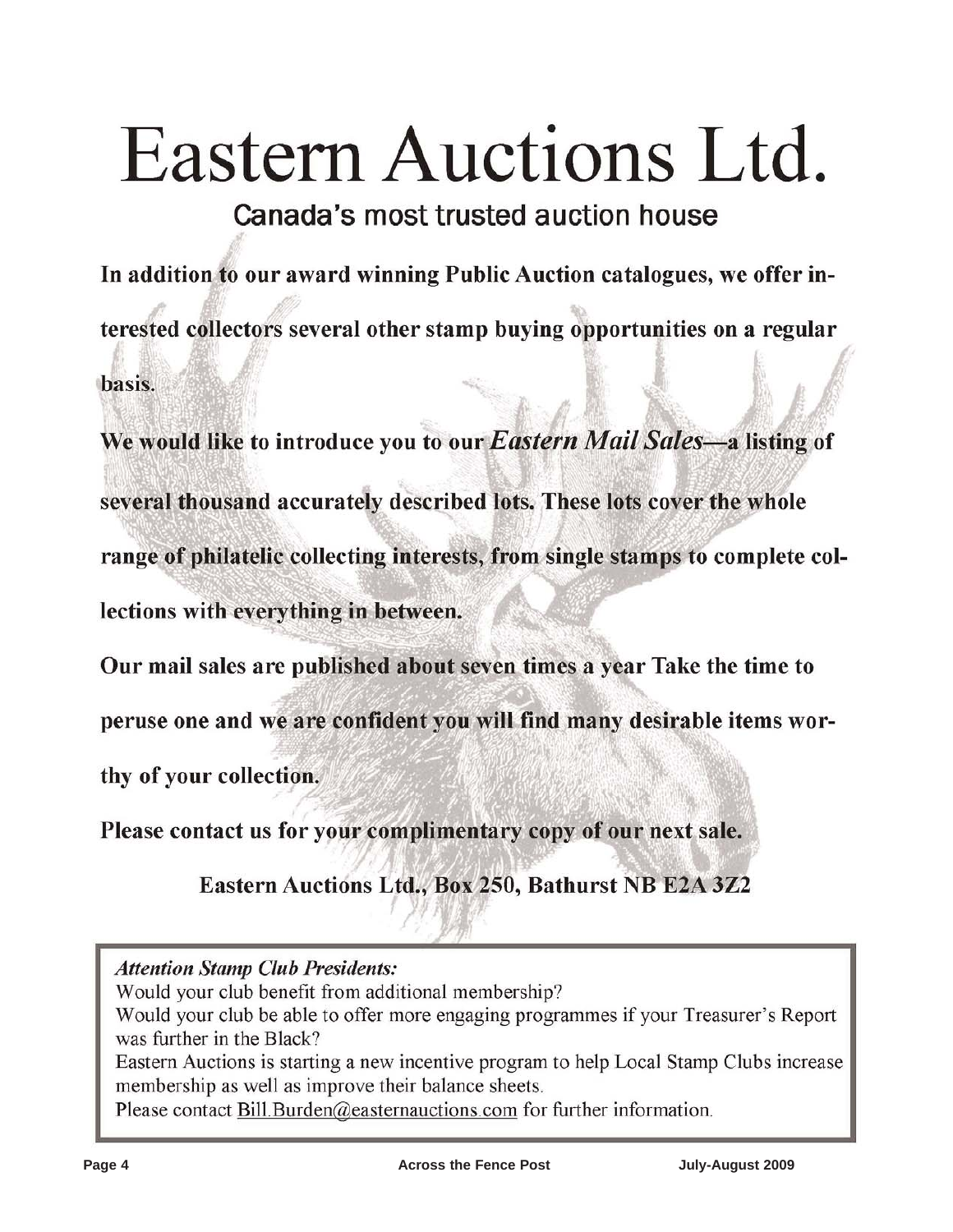

# Show Calendar and Registry

List your show, bourse, auction or other event here! *Calendar listings are free for one WFSC member-club event per year. Classified advertising rates apply for all non-members and other events appearing in this section.*

# **2009 WFSC show schedule\***

\*Some dates and details may be subject to change, and there will likely be additional listings.